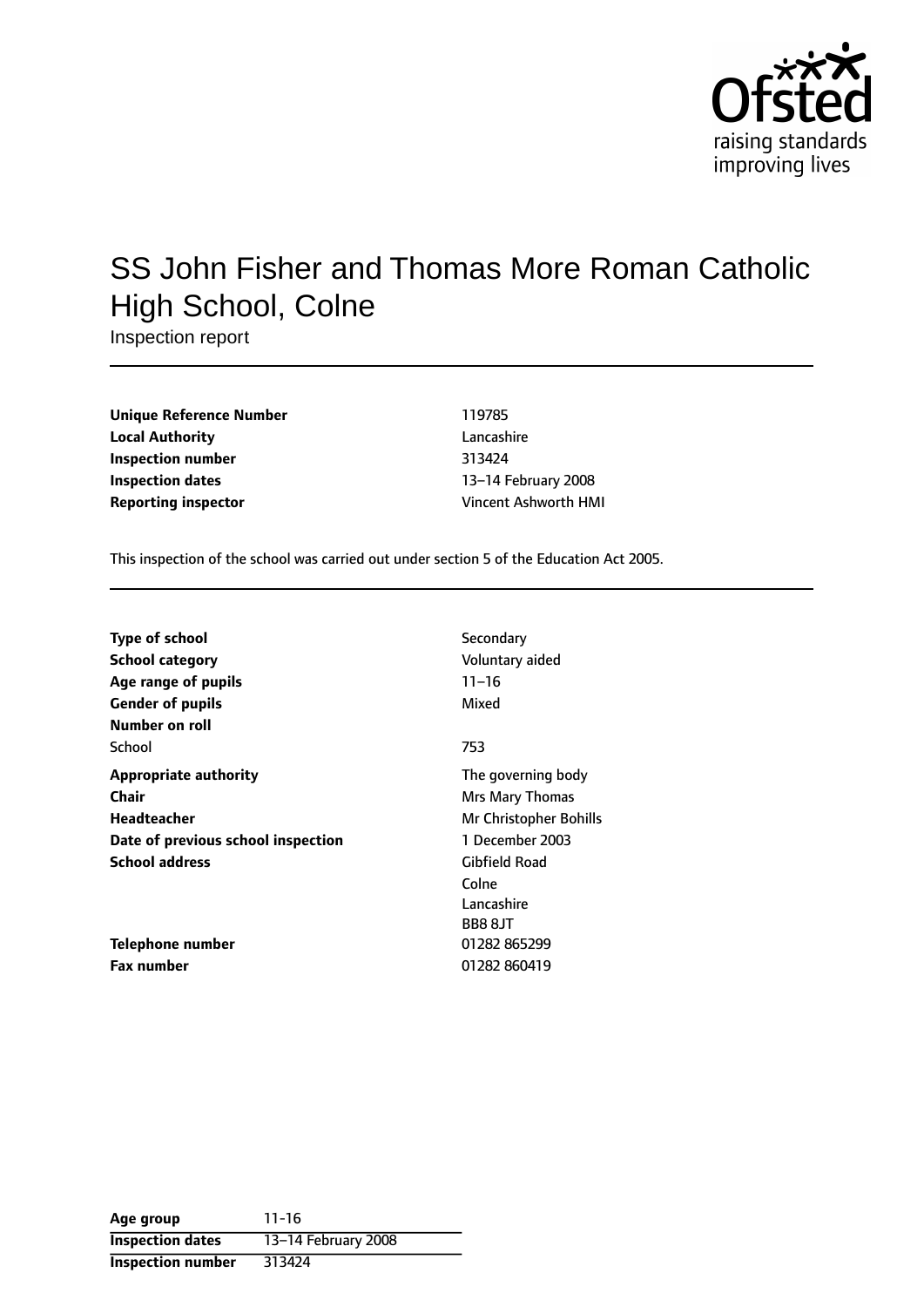© Crown copyright 2008

.

Website: www.ofsted.gov.uk

This document may be reproduced in whole or in part for non-commercial educational purposes, provided that the information quoted is reproduced without adaptation and the source and date of publication are stated.

Further copies of this report are obtainable from the school. Under the Education Act 2005, the school must provide a copy of this report free of charge to certain categories of people. A charge not exceeding the full cost of reproduction may be made for any other copies supplied.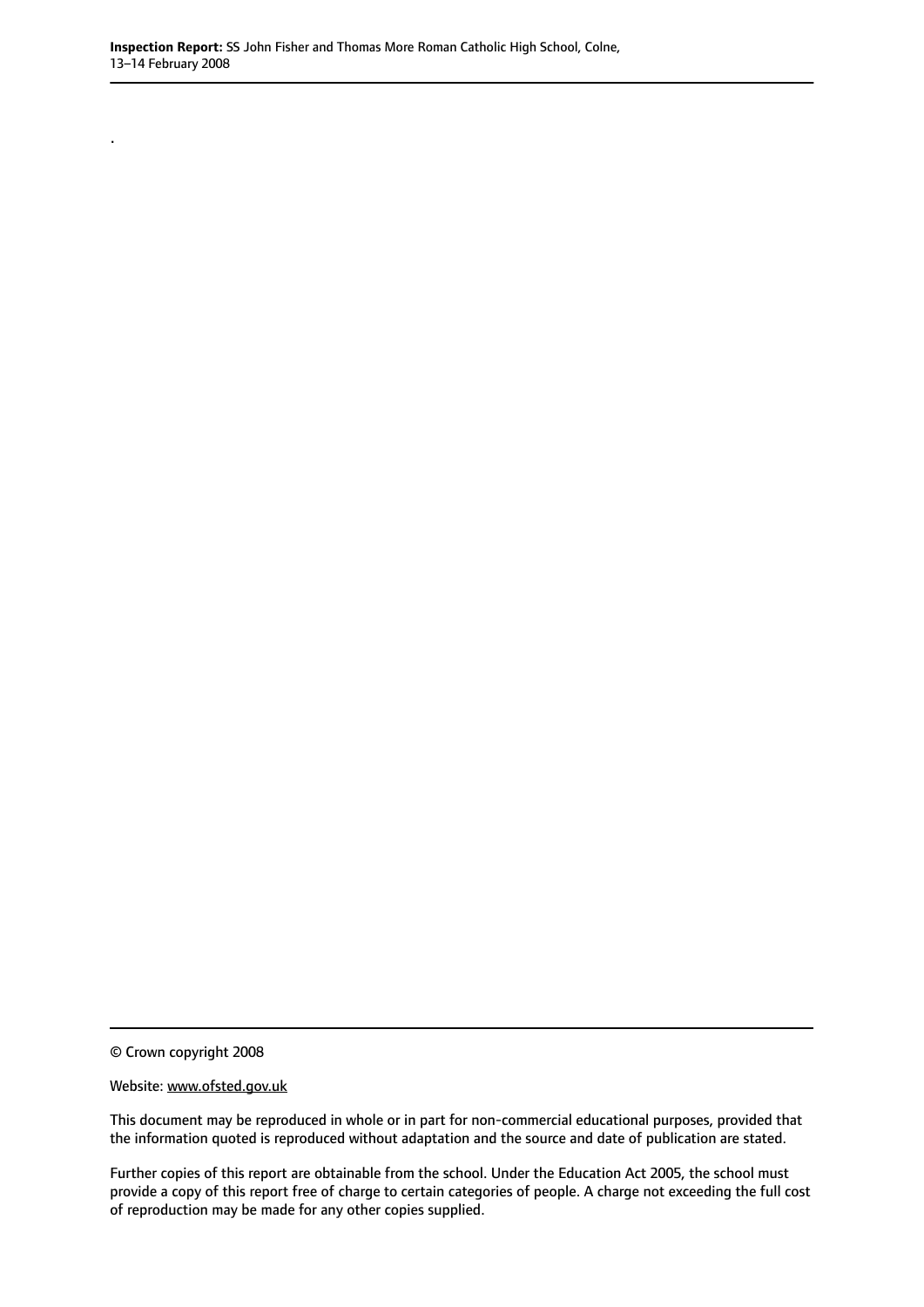## **Introduction**

The inspection was carried out by one of Her Majesty's Inspectors and three Additional Inspectors.

## **Description of the school**

Saints John Fisher and Thomas More Roman Catholic Humanities College is a smaller than average sized school. It serves a community that includes some areas with high levels of social and economic deprivation. Most students are from White British backgrounds; a very small minority are of Pakistani heritage. There are only a few students for whom English is not their first language. The number of students eligible for free school meals is lower than average and increasing. The proportion of students with learning difficulties and/or disabilities is around the national average, although there is a higher than average proportion with a statement of special educational needs. A small number of students are in public care. The school has achieved Investors in People status and the Sportsmark award. It became a specialist humanities college in September 2007.

#### **Key for inspection grades**

| Grade 1 | Outstanding  |
|---------|--------------|
| Grade 2 | Good         |
| Grade 3 | Satisfactory |
| Grade 4 | Inadequate   |
|         |              |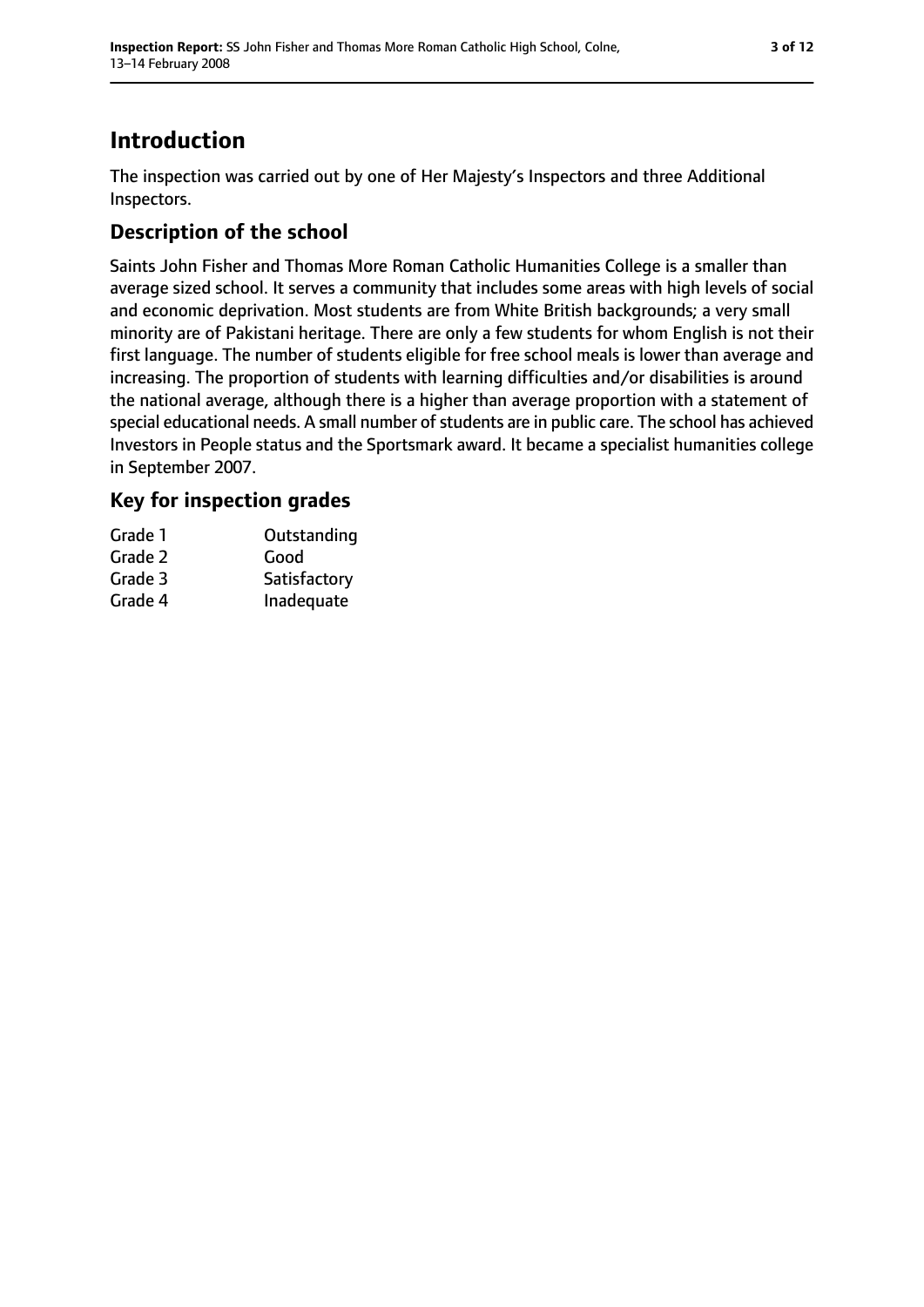## **Overall effectiveness of the school**

#### **Grade: 3**

Saints John Fisher and Thomas More Roman Catholic Humanities College provides its students with a satisfactory education. The school enjoys considerable parental support and is well regarded in the community it serves. The school's major strengths are its caring ethos, supported by the Chaplain, and the pastoral guidance it provides for students. Since the last inspection the school has coasted along; progress in addressing areas for improvement from the last inspection has been slow. Consequently, standards and achievement declined and GCSE results in 2007 were at an all time low. Standards at Key Stage 4 and the achievement of less able students have not been as good as they should be. A new head teacher and a newly invigorated senior leadership team have already turned the school's fortunes around; students make better progress and standards are on the rise.

The impact of steps already taken to improve students' progress is now clearly evident in the higher standards being demonstrated in the work of current students and their attitudes to learning. Evidence from the inspection indicates that the school is on course to meet the higher, challenging targets set for 2008 at both Key Stages 3 and 4. Achievement and standards are now satisfactory.

The newly appointed headteacher has been quick to gain the hearts and minds of students and staff and is providing a strong impetus for improvement. Data on students' performance is accurate and more accessible for teachers to use. Senior management is focussed and has a grip on subjects that underperform. Staffing is more stable. These factors along with the school's accurate judgement of its strengths and weaknesses indicate good capacity for further improvement.

Teaching is generally sound, but varies in quality. The best learning occurs in lessons where teachers are skilful in allowing students to develop as independent learners, whilst having fun at the same time. Very recently, the school has made great strides in evaluating the quality of lessons. The outcomes of lesson observations are now being used as a basis for sharing good practice. However, in planning their lessons, teachers do not pay sufficient attention to preparing activities that are suitably matched to students' individual needs. The use of assessment is not sufficiently rigorous or consistent across all subjects to ensure that all students make the progress they are capable of.

Students have a good understanding of how to stay healthy and keep safe, though some parents expressed concern about poor behaviour and bullying. School governors are aware of these concerns and are actively reviewing school policies. Students state that they know what to do and who to go to if they feel threatened in any way. The majority of students behave well in lessons. Nevertheless, there is a lack of self-discipline, in particular during unsupervised times. This is compounded by inadequacies in the school's accommodation and narrow stairwells. Attendance is satisfactory; punctuality in the morning and at the start of lessons is unsatisfactory. The school council is proactive in working with school leaders to ensure that all students have a voice and school leaders listen to their concerns. The school's full-time chaplain and the productive links with local parishes are a significant strength. The chaplain's influence on students' spiritual and emotional well-being is clearly evident from their strong spiritual and social awareness and their consideration towards other people and communities who are less fortunate than themselves.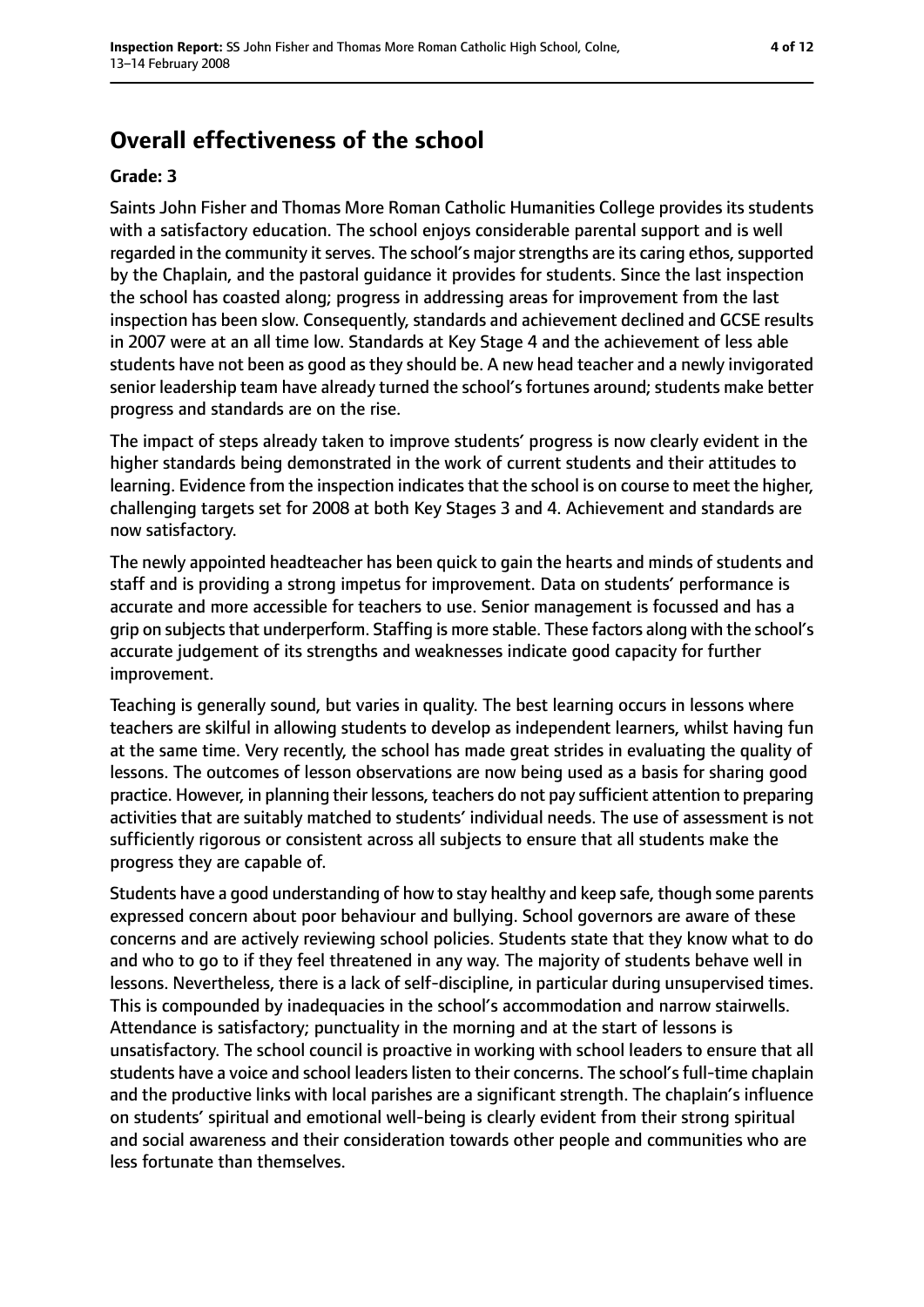The school's specialist humanities status is founded on strengths in English, drama and religious education. The newly appointed co-ordinator has already planned a number of initiatives to support teaching and learning in weaker subjects through the sharing of good practice and expertise between departments. There is a good programme of activities within the community including a drama project with partner primary schools and a basic literacy course for adults.

#### **What the school should do to improve further**

- Raise standards at Key Stage 4.
- Ensure that teachers' planning better meets the needs of all students, especially the least able.
- Improve the quality and effectiveness of assessment and academic quidance so that students can improve their work and meet their targets.

A small proportion of the schools whose overall effectiveness is judged satisfactory but which have areas of underperformance will receive a monitoring visit by an Ofsted inspector before their next section 5 inspection.

## **Achievement and standards**

#### **Grade: 3**

Standards overall are now broadly average and students' achievement is satisfactory. Students enter the school with standards in English and mathematics that are broadly average. In 2007 results for GCSE examinations were very disappointing to the school; many students did not reach the standards they were capable of. Staff absences in some subjects had an adverse impact on students' progress. Results in mathematics and science were low and consequently the proportion of students who left with five or more passes at grade C or above was lower than in previous years. The new senior management team has been swift to make the improvements necessary to tackle a legacy of underachievement. Internal tests and results for external examinations taken in the current year indicate standards are now rising and that achievement is satisfactory at Key Stage 4. The most impressive improvement has been in science. Standards at Key Stage 3 are broadly average and improving. Students make steady progress to Year 9 and achieve particularly well in national tests in English. Their average results in science and mathematics have remained static over time, but are now improving. The school provides a particularly strong start for students with a statement of special educational needs, including those with physical disabilities and they make good progress. Other groups, in particular the less able students are not challenged to give of their very best and many do not achieve their full potential.

Evidence from students' current work in lessons and from their coursework confirms a steady improvement in achievement in the current academic year. The maturity of students' work in art, drama and religious education is commendable. Students' achievements in modern foreign languages, English and physical education are good. There is room from improvement in history, geography and information and communication technology (ICT).

## **Personal development and well-being**

#### **Grade: 3**

Students' personal development and well-being, including their spiritual, moral, social and cultural development, are satisfactory. The majority of students make the best of all the school has to offer, attend regularly and behave responsibly. They know about the importance of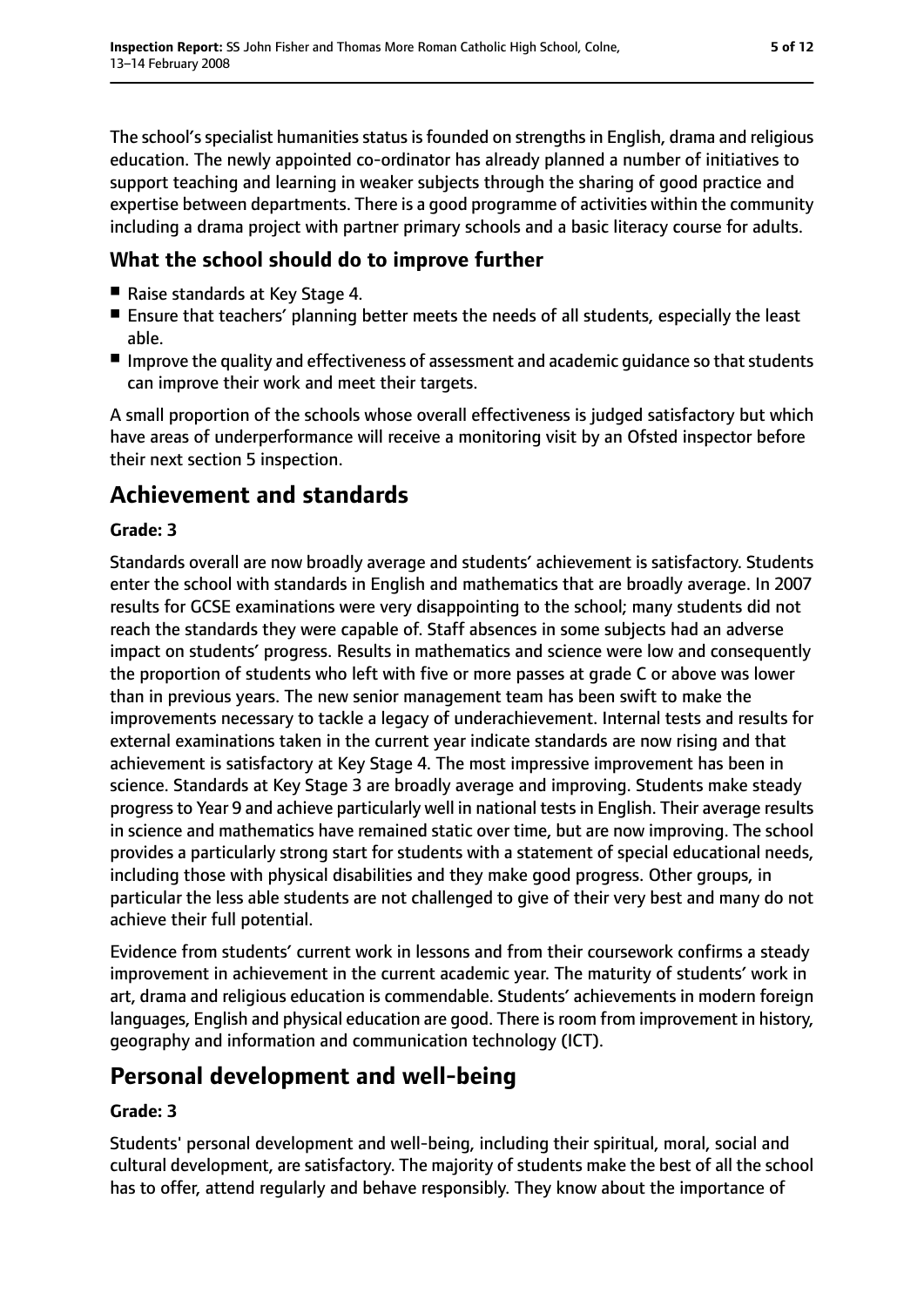exercise in maintaining a healthy lifestyle, though they do not always put into practice their awareness of healthy eating. They benefit from good access to advice from visiting health professionals and a full-time chaplain. Most show concern for the safety of others and feel that the school provides a secure and friendly environment, because good relationships are the norm. Incidents of serious misbehaviour by a small but significant minority have been reduced but not eliminated. Bullying is not a concern for most students, though those who do experience it are not always confident that the school's response will be sensitive and effective. Many students are active in the school community, for example, as school councillors, prefects and Year 7 mentors, and are generous in their commitment to charity fund raising. The relaunched School Council has already sought students' views in identifying a number of ways in which they believe the school could be improved. When given the opportunity, students have the self-confidence to work collaboratively in groups and they develop satisfactory basic skills to prepare them for their life beyond school. Attendance has improved and is broadly average. Punctuality at the start of the day and to lessons is unsatisfactory.

## **Quality of provision**

### **Teaching and learning**

#### **Grade: 3**

The quality of teaching and learning is satisfactory. Teaching is improving. The school has initiated a range of strategies and implemented regular staff development which is having a positive impact. In the lessons where students make the most progress teachers communicate a high expectation, provide challenge, capture students' interest and imagination and make learning enjoyable. One pupil summed this up very succinctly when she said, 'learning is good when it's fun, we're encouraged to be creative and learn independently'. Inspectors agree with her. However, the quality of teaching and learning is variable between and within subjects. Teachers do not plan sufficiently well to provide learning activities that meet students' individual needs. In the weaker lessons there is an over reliance on activities led by the teacher and consequently students lose interest and become passive learners. In these lessons interaction between teacher and students is often limited to question and answer sessions, with little opportunity for independent or group work. The school recognises the need to raise the level of challenge for the most able and increase levels of support for the least able students.

Most students are aware of their target grades. However, the use of assessment to tackle underachievement and raise standards is underdeveloped. Marking is inconsistent between and within departments. There are examples of good practice but marking sometimes lacks the detail to help students to identify their strengths and know how to improve. Some parents are concerned that students do not get enough homework and even when it is set, it is not systematically marked. Inspectors agree.

### **Curriculum and other activities**

#### **Grade: 3**

The satisfactory range of subjects, courses and wider learning experiences fully meets statutory requirements. A wide variety of well attended visits, visitors, lunchtime and after school clubs and other activities successfully broadens students' experiences, particularly of extra curricular section music, drama, art and sport. Recent, more focussed action to review the curriculum is giving managers a more detailed view of relative strengths and weaknesses. This is beginning to steer improvements such as the introduction of new courses to suit the learning needs of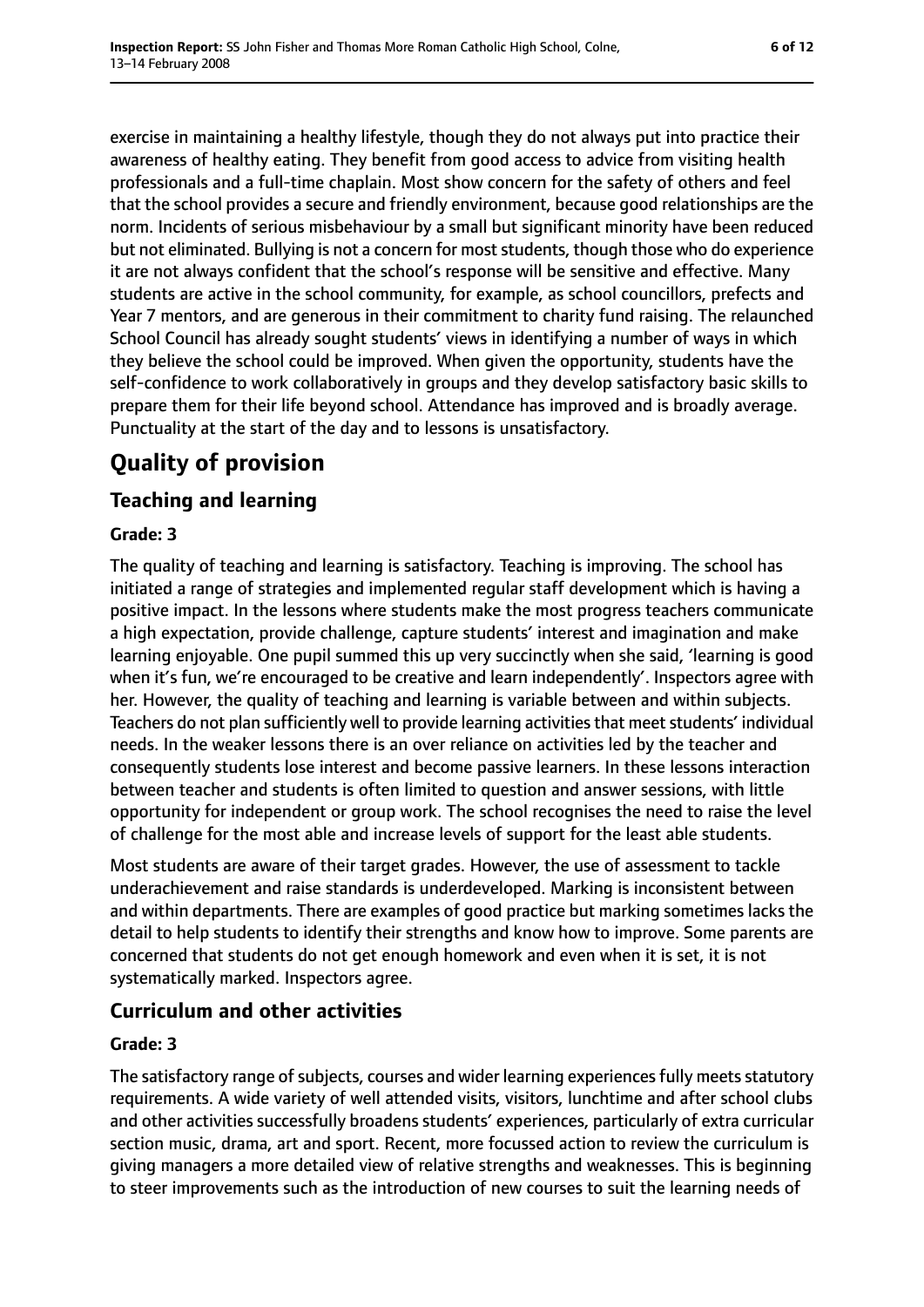less academic students. Elsewhere, detailed analysis of the 2007 GCSE information technology results has highlighted more effective ways to approach and assess Year 11 students' coursework. These have been introduced and can already be seen to be having a positive impact on students' progress. Provision for students with substantial learning needs is frequently well matched to their needs and supports their progress well. Strategies to systematically provide for the needs of gifted and talented students are at an early stage of development.

#### **Care, guidance and support**

#### **Grade: 3**

Provision for care, guidance and support is satisfactory. Pastoral care is good and there is a strong commitment to providing for students' welfare. Procedures for child protection, ensuring the suitability of staff to work with children and for risk assessments are in place and understood by staff. Most students feel that the school is a secure and welcoming environment, though overcrowded corridors and staircases can be intimidating to some. Good links with primary schools smooth the transfer of Year 7 students. Students in Years 9 and 11 receive helpful advice and guidance about the next phase of their education. Sensitive support is provided for the most vulnerable students, including those with statements of special educational needs. Teachers and support staff work closely with outside agencies to give constructive, individual help which enables them to make good progress. Other students, for example, those who need extra help with their learning, feel they are not always given the support they need in lessons. Systems to set targets and track students' progress are much improved but are not underpinned by effective academic guidance.

## **Leadership and management**

#### **Grade: 3**

Leadership and management are satisfactory. The new headteacher provides vision and direction for the school, with a clear focus on school improvement. His good team building skills have resulted in very good relationships and a shared sense of purpose within the newly formed senior team. Senior leaders are enthusiastic about leading initiatives to improve achievement and standards. Although it is too early to evaluate the full impact of these initiatives, there are improvements already emerging. Standards are rising in mathematics and science, attendance is improving and the number of exclusions has been reduced significantly. There is a schedule for monitoring the performance of each department through regular subject reviews. However, action taken has not always been sufficiently swift or effective in raising standards. Subject leaders are responsible for more frequent monitoring but this is not yet rigorous enough in all subjects. As a result, the quality of marking and the usefulness of homework is inconsistent, and the quality of teaching and learning variable. The school has accurately identified its strengths and areas for development and has made a good start in addressing the latter.

Governors know their school well and are aware of what needs to be done to improve further. They are committed and supportive and prepared to challenge and hold the school to account. They are aware that progress since the last inspection has been slow and they understand that they need to monitor progress more closely. Despite this they have taken decisive action on issues important to parents, for example, in reviewing the school's policies on behaviour and bullying. Governors have tried to improve accommodation within the constraints of funding and space. They have improved access for disabled students but overall accommodation remains inadequate.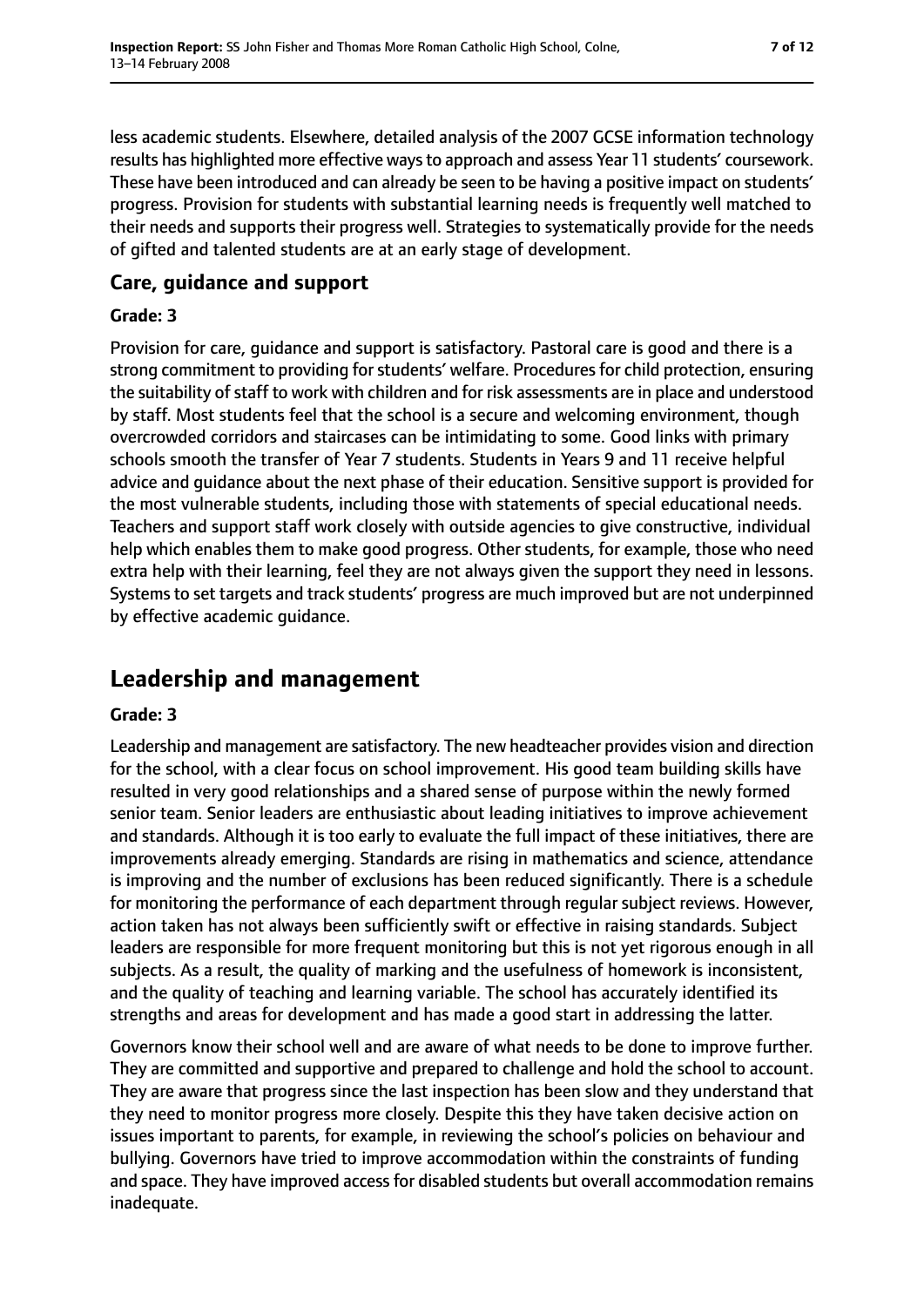Day-to-day management is effective and the school runs smoothly. Financial management is good. Staff and resources are well deployed despite the difficulties caused by poor accommodation. The school gives satisfactory value for money.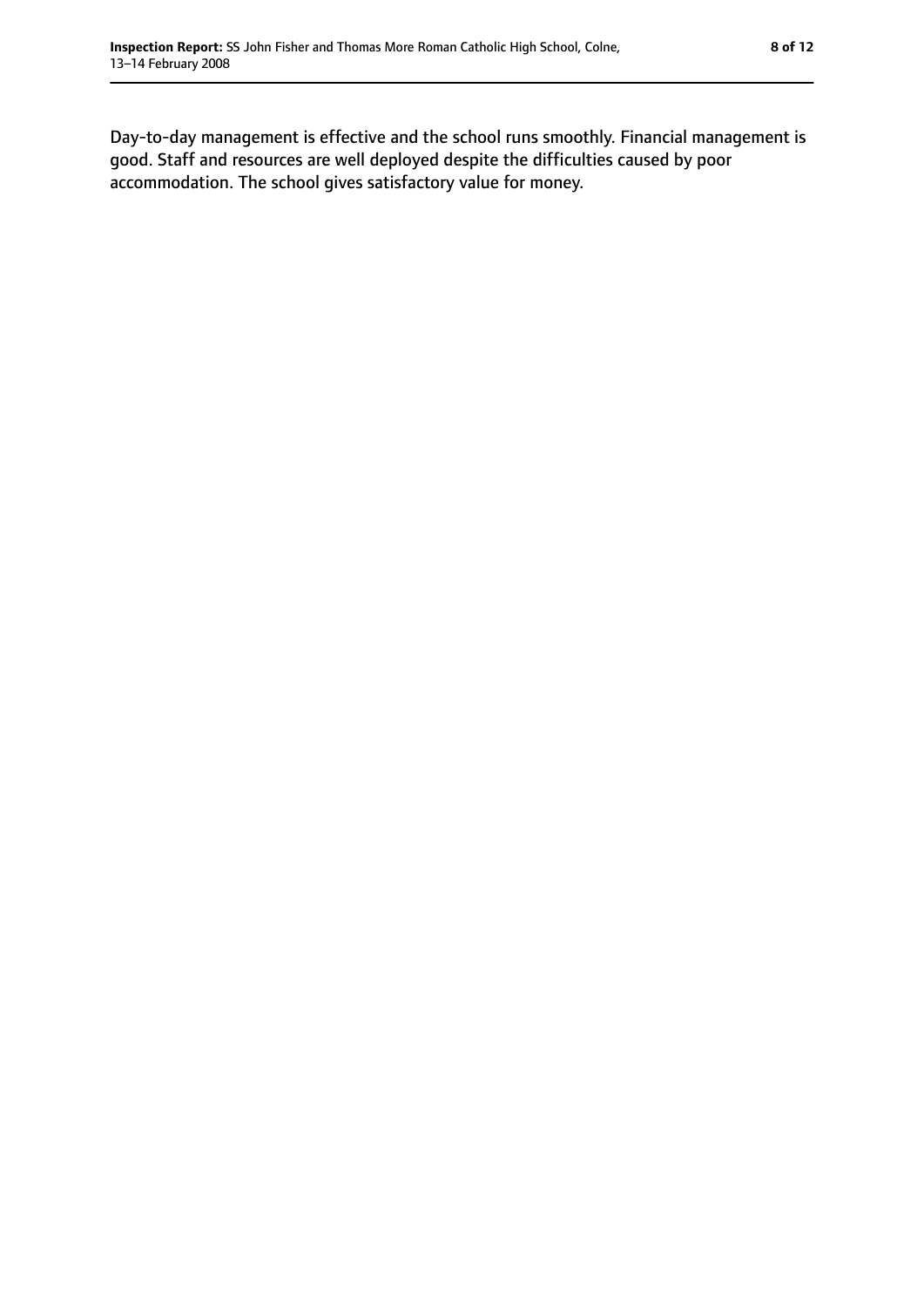**Any complaints about the inspection or the report should be made following the procedures set out in the guidance 'Complaints about school inspection', which is available from Ofsted's website: www.ofsted.gov.uk.**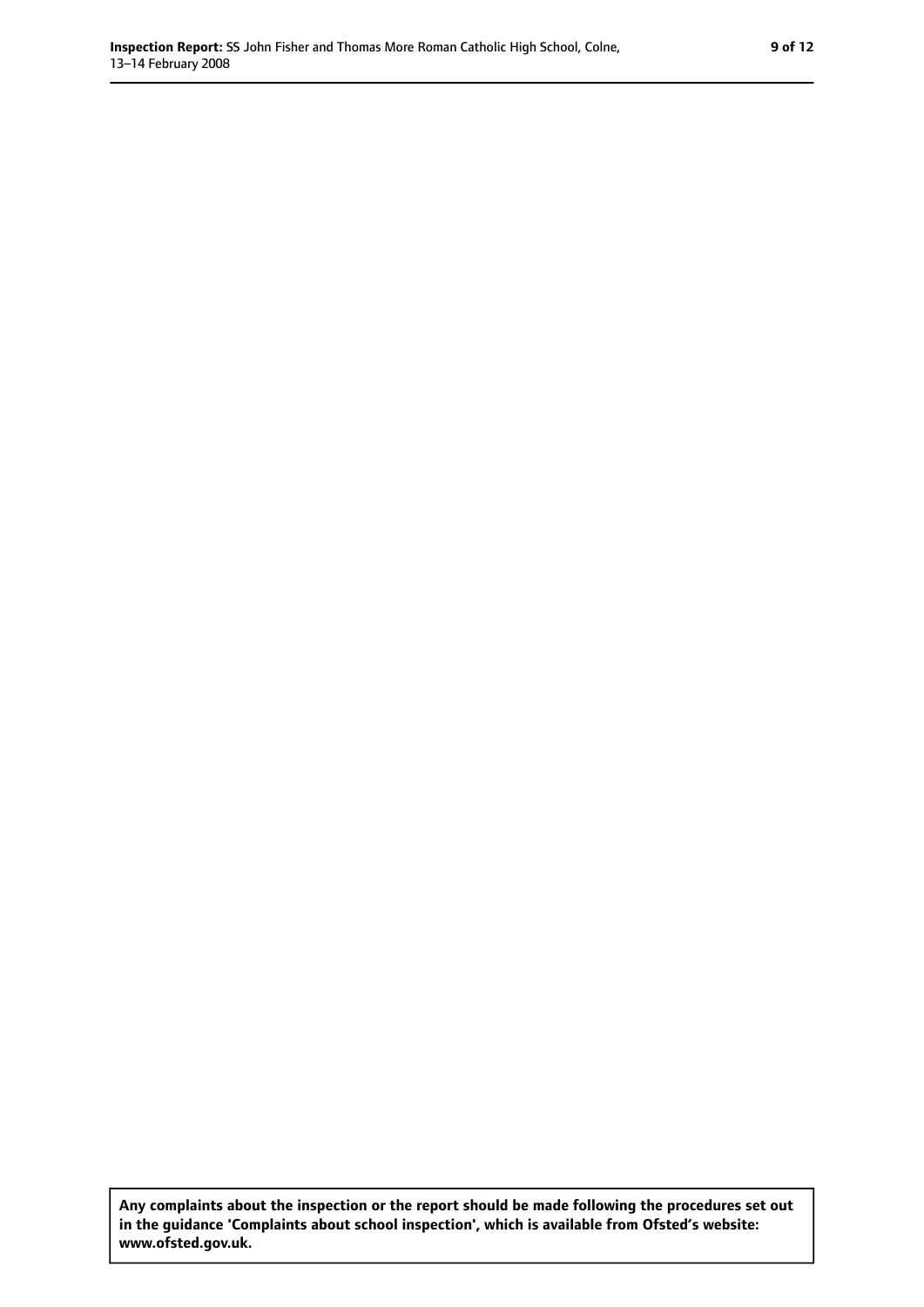| $^{\cdot}$ Key to judgements: grade 1 is outstanding, grade 2 good, grade 3 satisfactory, and | School  |
|-----------------------------------------------------------------------------------------------|---------|
| arade 4 inadequate                                                                            | Overall |

#### **Overall effectiveness**

| How effective, efficient and inclusive is the provision of education, integrated<br>care and any extended services in meeting the needs of learners? |     |
|------------------------------------------------------------------------------------------------------------------------------------------------------|-----|
| Effective steps have been taken to promote improvement since the last<br>inspection                                                                  | Yes |
| How well does the school work in partnership with others to promote learners'<br>well-being?                                                         |     |
| The capacity to make any necessary improvements                                                                                                      |     |

#### **Achievement and standards**

| How well do learners achieve?                                                                               |  |
|-------------------------------------------------------------------------------------------------------------|--|
| The standards <sup>1</sup> reached by learners                                                              |  |
| How well learners make progress, taking account of any significant variations between<br>groups of learners |  |
| How well learners with learning difficulties and disabilities make progress                                 |  |

### **Personal development and well-being**

| How good is the overall personal development and well-being of the<br>learners?                                  |  |
|------------------------------------------------------------------------------------------------------------------|--|
| The extent of learners' spiritual, moral, social and cultural development                                        |  |
| The extent to which learners adopt healthy lifestyles                                                            |  |
| The extent to which learners adopt safe practices                                                                |  |
| How well learners enjoy their education                                                                          |  |
| The attendance of learners                                                                                       |  |
| The behaviour of learners                                                                                        |  |
| The extent to which learners make a positive contribution to the community                                       |  |
| How well learners develop workplace and other skills that will contribute to<br>their future economic well-being |  |

#### **The quality of provision**

| How effective are teaching and learning in meeting the full range of the<br>learners' needs?                     |  |
|------------------------------------------------------------------------------------------------------------------|--|
| How well do the curriculum and other activities meet the range of needs<br>$^{\rm t}$ and interests of learners? |  |
| How well are learners cared for, guided and supported?                                                           |  |

#### **Annex A**

 $^1$  Grade 1 - Exceptionally and consistently high; Grade 2 - Generally above average with none significantly below average; Grade 3 - Broadly average to below average; Grade 4 - Exceptionally low.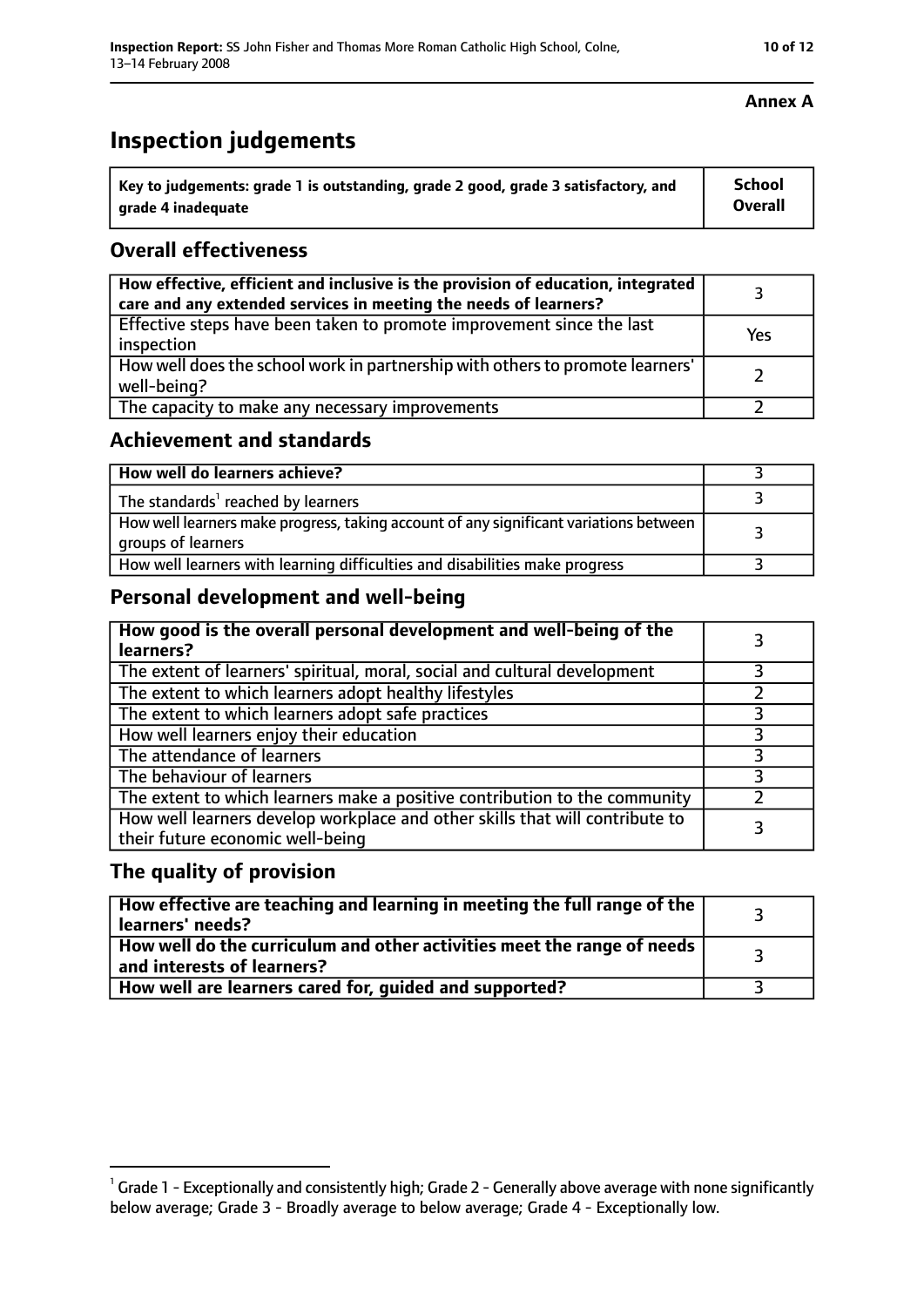## **Leadership and management**

| How effective are leadership and management in raising achievement<br>and supporting all learners?                                              |           |
|-------------------------------------------------------------------------------------------------------------------------------------------------|-----------|
| How effectively leaders and managers at all levels set clear direction leading<br>to improvement and promote high quality of care and education |           |
| How effectively leaders and managers use challenging targets to raise standards                                                                 | 3         |
| The effectiveness of the school's self-evaluation                                                                                               |           |
| How well equality of opportunity is promoted and discrimination tackled so<br>that all learners achieve as well as they can                     | 3         |
| How effectively and efficiently resources, including staff, are deployed to<br>achieve value for money                                          | 3         |
| The extent to which governors and other supervisory boards discharge their<br>responsibilities                                                  |           |
| Do procedures for safequarding learners meet current government<br>requirements?                                                                | Yes       |
| Does this school require special measures?                                                                                                      | <b>No</b> |
| Does this school require a notice to improve?                                                                                                   | No        |